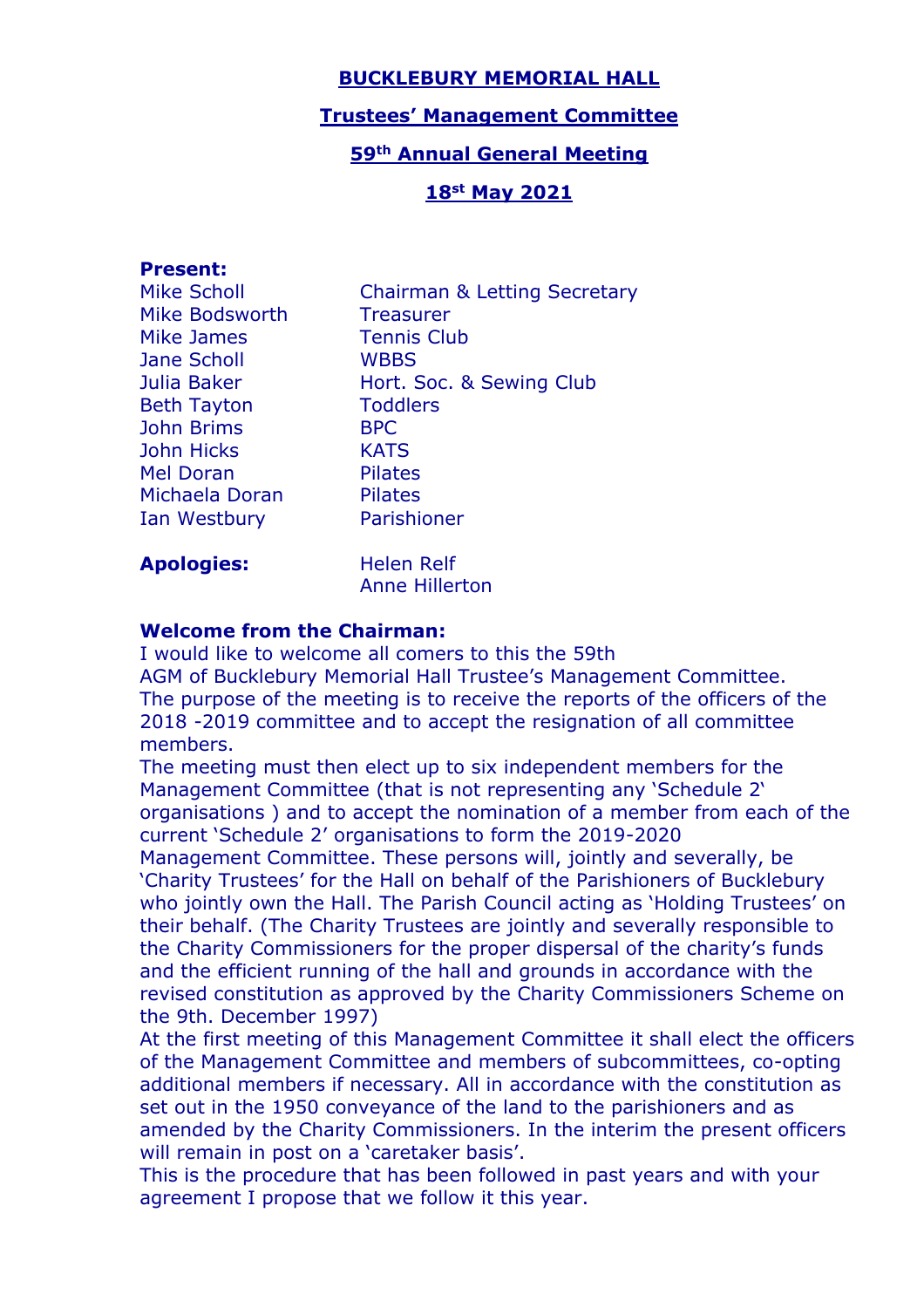# **Chairman & Letting Secretary's Report Covid 10**

As you all know Activities at the Hall have been severely curtailed by the Covid 19 pandemic.

When the first lockdown was announced I reinstated the Internet and WiFi so that a few users could continue to operate using the WiFi to run classes via Zoom. This has proved successful. Mel, Michaela, Mark and Janine have run Zoom classes from the hall throughout the pandemic and generated much needed income for the Hall in addition to preserving their client base so ensuring they are able to keep running classes in the future.

Mark and Janine have also been running outdoor sessions, and we are very grateful to our immediate neighbours for accepting the additional noise.

We have reduced expenditure where possible. No significant maintenance or improvements have been done and cleaning has been kept to a minimum.

On the other hand we have had to make the hall more Covid secure by installing hand sanitisers and changing the blow dryers for paper towels.

All being well we are now gradually returning to normal and activities are restarting.

#### **Toilets**

After much discussion we have agreed a plan to convert the Oak Room gents toilet into a "Tennis Club" one. This will, I think, be a benefit to tennis club users and not inconvenience other hall users very much. It is unusual for there to be more than a dozen people in the Oak Room at any one time, so the two (soon to be unisex) loos will suffice. On the odd occasion where there is a need for a third loo we will make specific arrangements with the tennis club.

This change requires planning consent. As always this takes rather longer than one might have hoped but I anticipate being able to do the work in the summer. In the meantime the Main Hall gents loo is reserved for Tennis Club use and the internal door is locked.

### **Rubbish**

One thing that became apparent during the pandemic is that the playpark, bmx track and use of the car park by walkers contributes a significant amount of our rubbish. BPC took over the maintenance of the playpark and bmx track in 2018 and are currently contributing £50 a month towards the cost, If the rubbish generated by non-hall use in the summer of 2020 continues I think this may well not be sufficient.

There were no matters arising and the minutes of the previous AGM were accepted.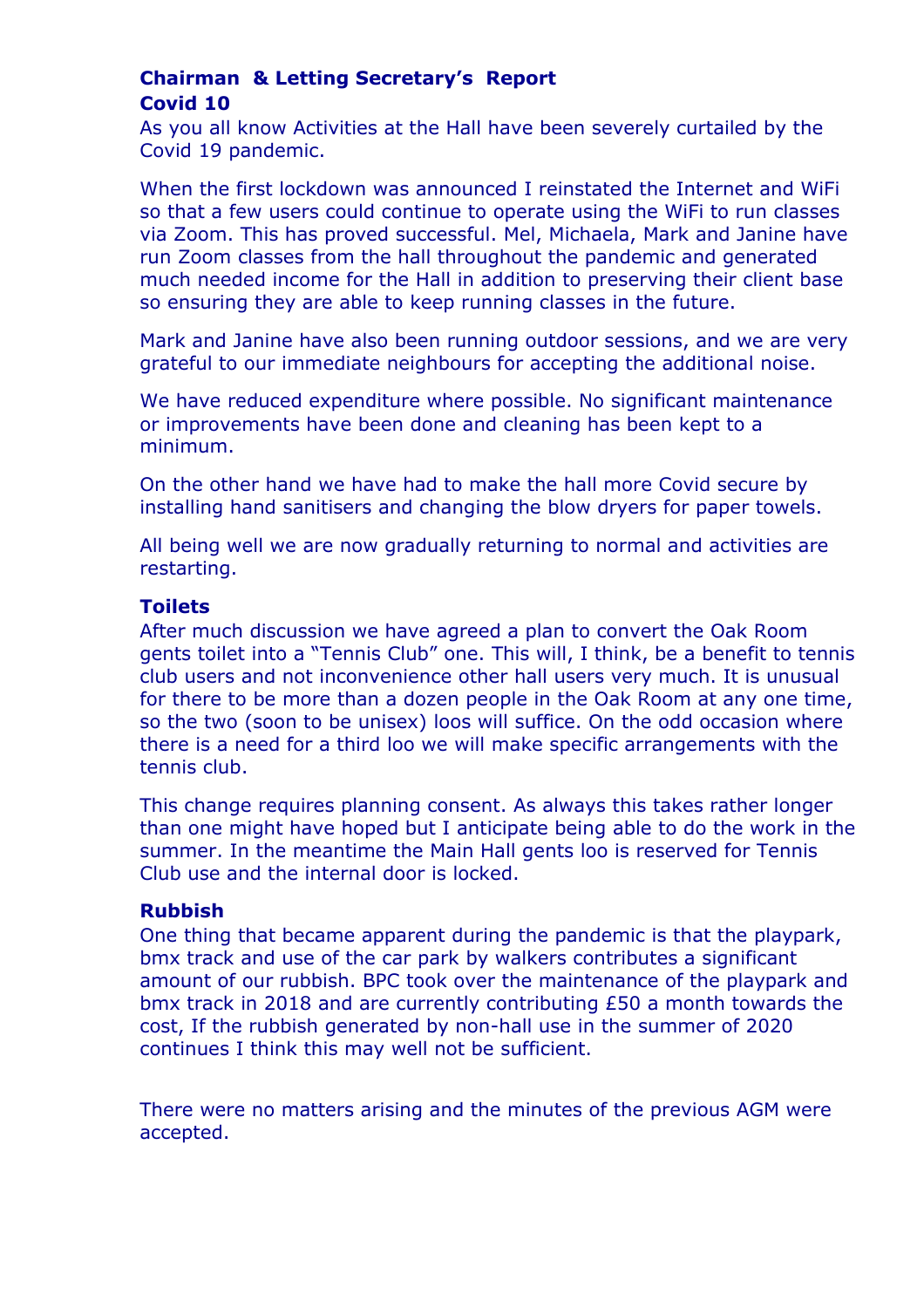# **Treasurer's Annual Report for2020-21**

The year 2020-21 has been one of challenge due to the effects of the pandemic

The income for the year saw a reduction of only £1.1k when compared to the previous year.

When compared to the previous year, income from casual bookings reduced by £4.5k and advance bookings by the regular users of the hall reduced by £6.6k but given the difficult circumstances of the year this was to be expected but the shortfall of £11.1k has to a large extent been covered by the £10k COVID grant from the West Berks Council.

The overall expenditure for the year saw a reduction of £10.1k when compared to the previous year.

The main areas of reduced expenditure when compared to the previous year were cleaning, Council tax (concession from West Berks during the pandemic), heating oil, maintenance of the hall and grounds, waste disposal and water/sewerage. The reductions were due mainly to the significantly reduced use of the hall during the pandemic.

The cash asset of £24.6k is£11.5k more than last year and this is due mainly to the grant and concessions from West Berks Council and the decrease in expenditure.

In the coming year efforts will be made to increase income from the hire out of the hall as soon as conditions return to normal and obtaining grants towards improvements to the hall such as the Oak Room toilet conversion for use by the Tennis Club.

M C F Bodsworth

### **Elections & Nominations for the 2019/20 Management Committee**

The Chairman asked the meeting to accept the resignation of the present committee.

MS listed those who were prepared to stand as Independent Members of the new Management Committee and as Charity Trustees, as follows:

Mike Scholl, Mike Bodworth, Mike James.

MJ proposed that the above be re-elected, seconded by BH and passed unanimously.

MS listed 'schedule 2' organisations and the nominees remained as last year with the exception of AH who agreed to attend meetings but did not wish to be listed as a Trustees. BH will continue as BPC Trustee.